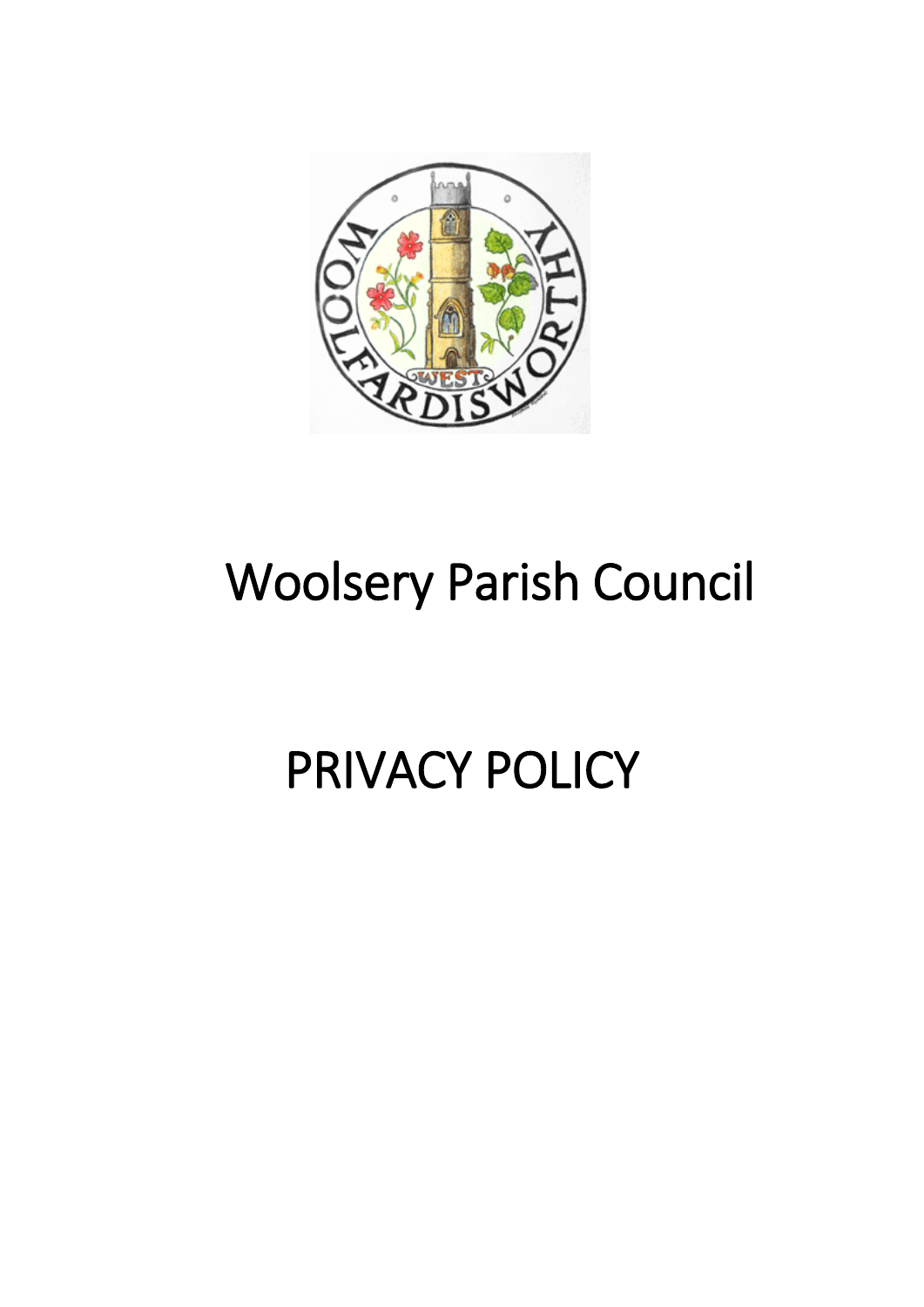### 1. Your personal data – what is it?

"Personal data" is any information about a living individual which allows them to be identified from that data (for example a name, photographs, videos, email address, or address). Identification can be by the personal data alone or in conjunction with any other personal data. The processing of personal data is governed by legislation relating to personal data which applies in the United Kingdom including the General Data Protection Regulation (the "GDPR) and other local legislation relating to personal data and rights such as the Human Rights Act.

## 2. Council information

This Privacy Policy is provided to you by Woolsery Parish Council, which is the data controller for your data.

· Is personal data collected from a website? If so what is the website address of the site that the user's personal data is collected from?

· Council address

### 3. Who are the data controllers?

The data controller for Woolsery Parish Council is the Parish Clerk and Chairman.

#### 4. What personal is collected?

- Names, titles, and aliases, photographs;
- Contact details such as telephone numbers, addresses, and email addresses;
- Where they are relevant to the services provided by a council, or where you provide them to us, we may process demographic information such as gender, age, marital status, nationality, education/work histories, academic/professional qualifications, hobbies, family composition, and dependants;
- Where you pay for activities such as use of a council hall, financial identifiers such as bank account numbers, payment card numbers, payment/transaction identifiers, policy numbers, and claim numbers;
- · [The data we process may include sensitive personal data or other special categories of data such as racial or ethnic origin, mental and physical health, details of injuries, medication/treatment received, political beliefs, trade union affiliation, genetic data, biometric data, data concerning and sex life or sexual orientation].
- Website data Is activity information (including user behaviour data) collected? e.g.
- Information from synching with other software or services
- Interaction with social media (functional and/or marketing) and what information is available?
- · Information about payments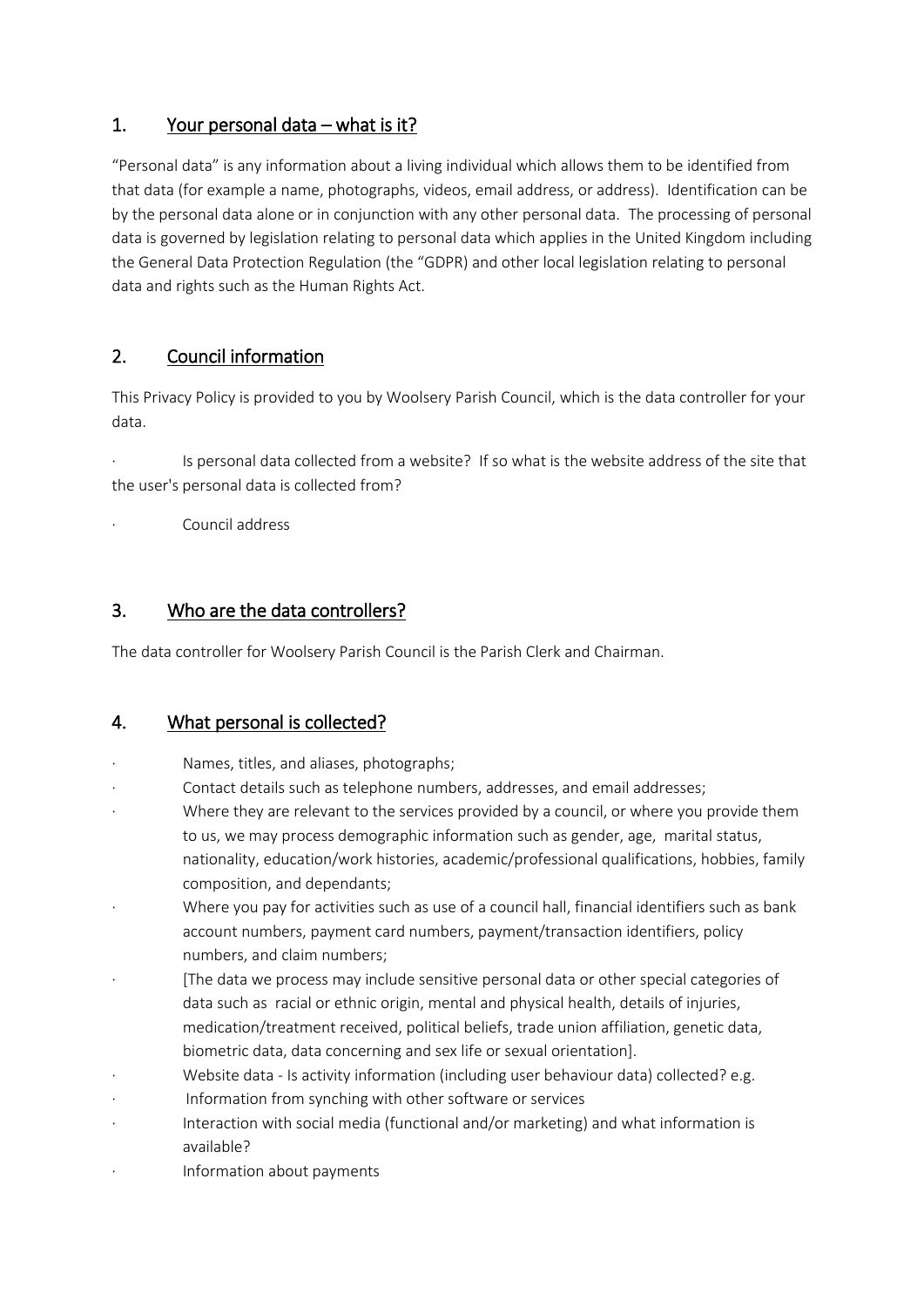- Access to social media profiles
- Demographic information
- Information collected automatically from use of the service? e.g.
- Device information (nature of device and/ or identifiers)
- Log information (including IP address)
- Location information (how is location collected/inferred)
- · Device sensor information
- Site visited before arriving
- Browser type and or OS
- · Interaction with email messages
- Information from other sources? (identify the sources) e.g.
- Referral or recommendation programmes
- Publicly accessible sources
- Information from cookies or similar technologies (incl. in-app codes) (including whether
	- session or persistent) e.g. Essential login/authentication or navigation
- Functionality remember settings
- · Performance & Analytics user behavior
- Advertising/retargeting
- Any third party software served on users
- **Other**
- Nature of any outbound communications with website users
- · Email
- Telephone (voice)
- Telephone (text)

# 5. The council will comply with data protection law. This says that the personal data we hold about you must be:

- Used lawfully, fairly and in a transparent way.
- Collected only for valid purposes that we have clearly explained to you and not used in any way that is incompatible with those purposes.
- Relevant to the purposes we have told you about and limited only to those purposes.
- Accurate and kept up to date.
- Kept only as long as necessary for the purposes we have told you about.
- Kept and destroyed securely including ensuring that appropriate technical and security measures are in place to protect your personal data to protect personal data from loss, misuse, unauthorised access and disclosure.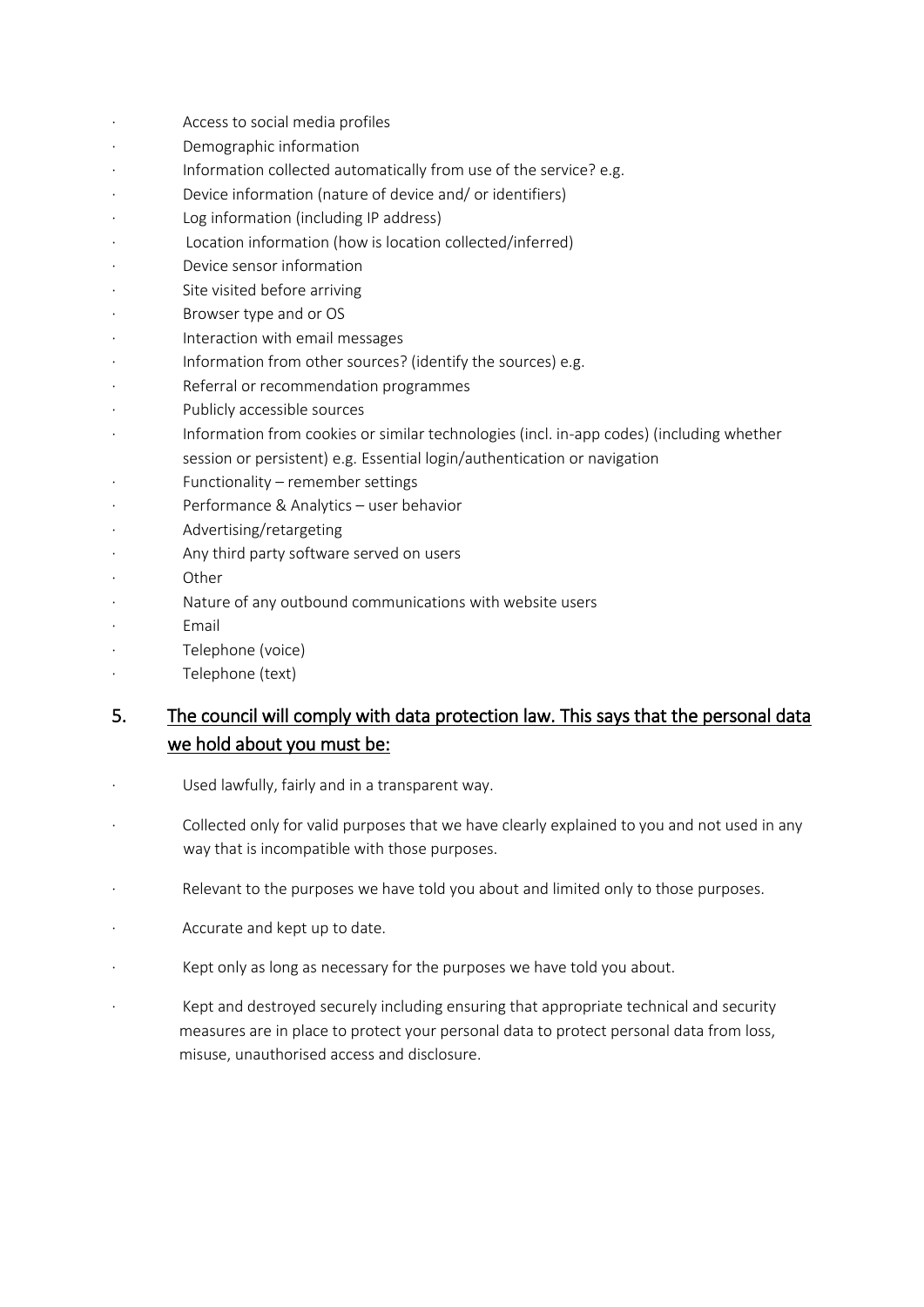#### 6. We use your personal data for some or all of the following purposes:

- · To deliver public services including to understand your needs to provide the services that you request and to understand what we can do for you and inform you of other relevant services;
- To confirm your identity to provide some services;
- · To contact you by post, email, telephone or using social media (e.g., Facebook, Twitter, WhatsApp);
- To help us to build up a picture of how we are performing;
- · To prevent and detect fraud and corruption in the use of public funds and where necessary for the law enforcement functions;
- · To enable us to meet all legal and statutory obligations and powers including any delegated functions;
- · To carry out comprehensive safeguarding procedures (including due diligence and complaints handling) in accordance with best safeguarding practice from time to time with the aim of ensuring that all children and adults-at-risk are provided with safe environments and generally as necessary to protect individuals from harm or injury;
- To promote the interests of the council;
- To maintain our own accounts and records;
- To seek your views, opinions or comments;
- To notify you of changes to our facilities, services, events and staff, councillors and role holders;
- To send you communications which you have requested and that may be of interest to you. These may include information about campaigns, appeals, other new projects or initiatives;
- · To process relevant financial transactions including grants and payments for goods and services supplied to the council
- To allow the statistical analysis of data so we can plan the provision of services.
- Our processing may also include the use of CCTV systems for the prevention and prosecution of crime.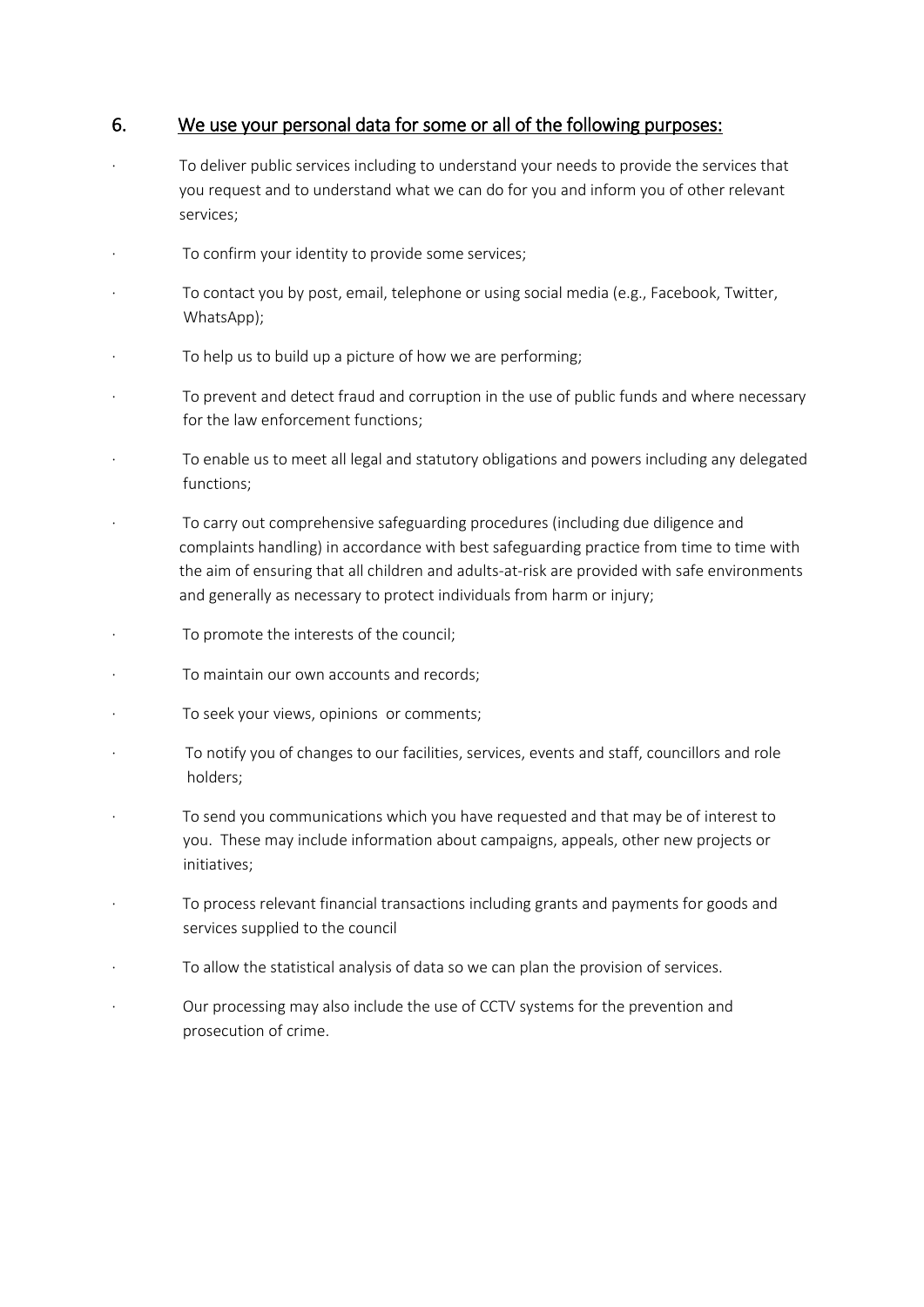## 7. What is the legal basis for processing your personal data?

The council is a public authority and has certain powers and duties. Most of your personal data is processed for compliance with a legal obligation which includes the discharge of the council's statutory functions and powers. Sometime when exercising these powers or duties it is necessary to process personal data of residents or people using the council's services. We will always take into account your interests and rights. This Privacy Policy sets out your rights and the council's obligations to you in detail.

We may also process personal data if it is necessary for the performance of a contract with you, or to take steps to enter into a contract. An example of this would be processing your data in connection with the use of sports facilities, or the acceptance of an allotment garden tenancy.

Sometimes the use of your personal data requires your consent. We will first obtain your consent to that use.

### 8. Sharing your personal data

The council will implement appropriate security measures to protect your personal data. This section of the Privacy Policy provides information about the third parties with whom the council will share your personal data. These third parties also have an obligation to put in place appropriate security measures and will be responsible to you directly for the manner in which they process and protect your personal data. It is likely that we will need to share your data with some or all of the following (but only where necessary):

· Our agents, suppliers and contractors. For example, we may ask a commercial provider to publish or distribute newsletters on our behalf, or to maintain our database software;

On occasion, other local authorities or not for profit bodies with which we are carrying out joint ventures e.g. in relation to facilities or events for the community.

### 9. How long do we keep your personal data?

We will keep some records permanently if we are legally required to do so. We may keep some other records for an extended period of time. For example, it is current best practice to keep financial records for a minimum period of 8 years to support HMRC audits or provide tax information. We may have legal obligations to retain some data in connection with our statutory obligations as a public authority. The council is permitted to retain data in order to defend or pursue claims. In some cases the law imposes a time limit for such claims (for example 3 years for personal injury claims or 6 years for contract claims). We will retain some personal data for this purpose as long as we believe it is necessary to be able to defend or pursue a claim. In general, we will endeavor to keep data only for as long as we need it. This means that we will delete it when it is no longer needed.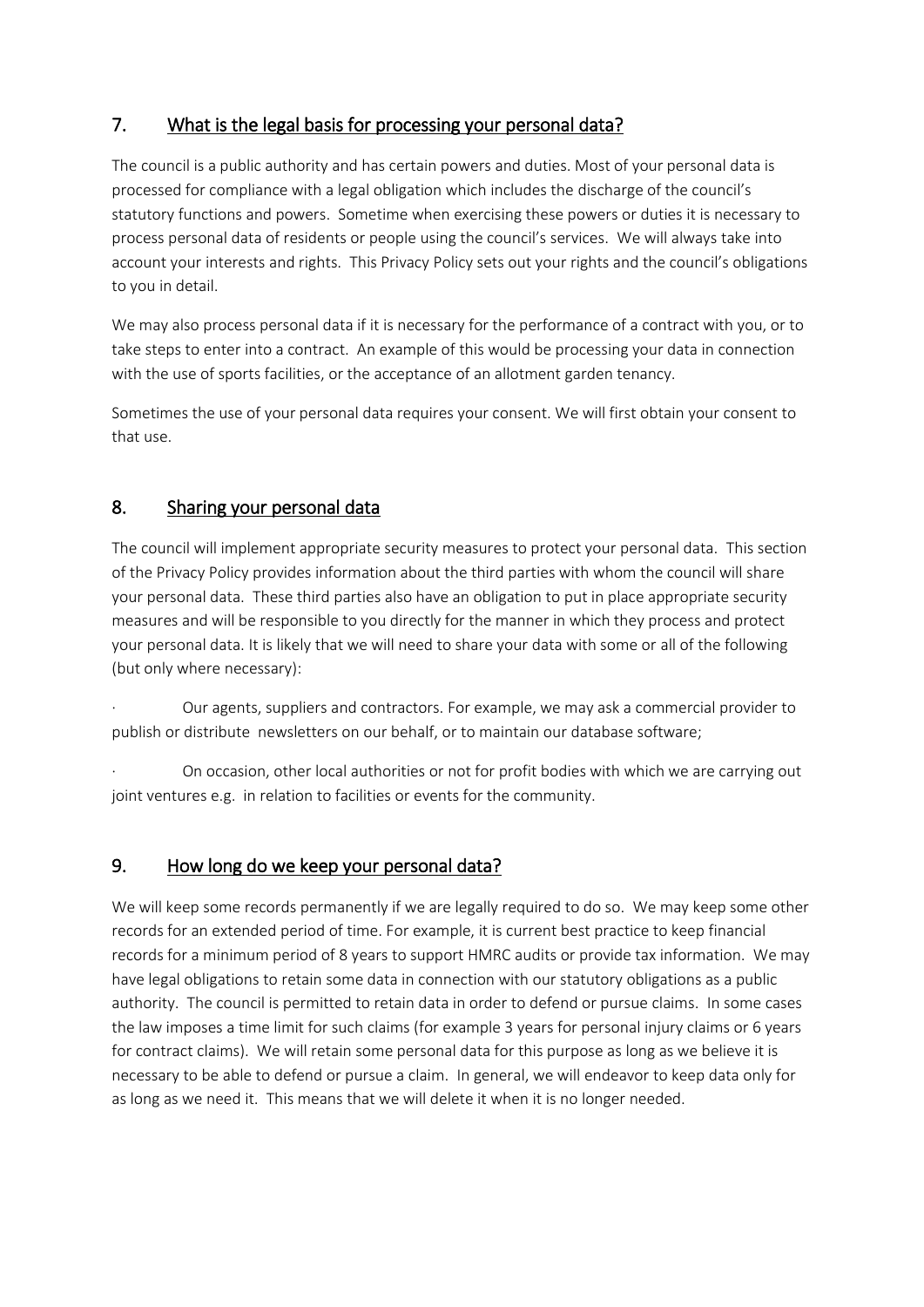### 10. Your rights and your personal data

You have the following rights with respect to your personal data:

When exercising any of the rights listed below, in order to process your request, we may need to verify your identity for your security. In such cases we will need you to respond with proof of your identity before you can exercise these rights.

- *(i) The right to access personal data we hold on you*
- *(ii) The right to correct and update the personal data we hold on you*
- *(iii) The right to have your personal data erased*
- *(iv) The right to object to processing of your personal data or to restrict it to certain purposes only*
- *(v) The right to data portability*

*(vi) The right to withdraw your consent to the processing at any time for any processing of data to which consent was obtained*

#### *(vii) The right to lodge a complaint with the Information Commissioner's Office.*

You can contact the Information Commissioners Office on 0303 123 1113 or via email <https://ico.org.uk/global/contact-us/email/> or at the Information Commissioner's Office, Wycliffe House, Water Lane, Wilmslow, Cheshire SK9 5AF.

## 11. Transfer of Data Abroad

Any personal data transferred to countries or territories outside the European Economic Area ("EEA") will only be placed on systems complying with measures giving equivalent protection of personal rights either through international agreements or contracts approved by the European Union. [Our website is also accessible from overseas so on occasion some personal data (for example in a newsletter) may be accessed from overseas].

### 12. Further processing

If we wish to use your personal data for a new purpose, not covered by this Privacy Policy, then we will provide you with a Privacy Notice explaining this new use prior to commencing the processing and setting out the relevant purposes and processing conditions. Where and whenever necessary, we will seek your prior consent to the new processing.

## 13. Changes to this policy

We keep this Privacy Policy under regular review and we will place any updates on [www.woolseryparishcounicl.org.uk.](http://www.woolseryparishcounicl.org.uk/) This Policy was last updated in August 2018.